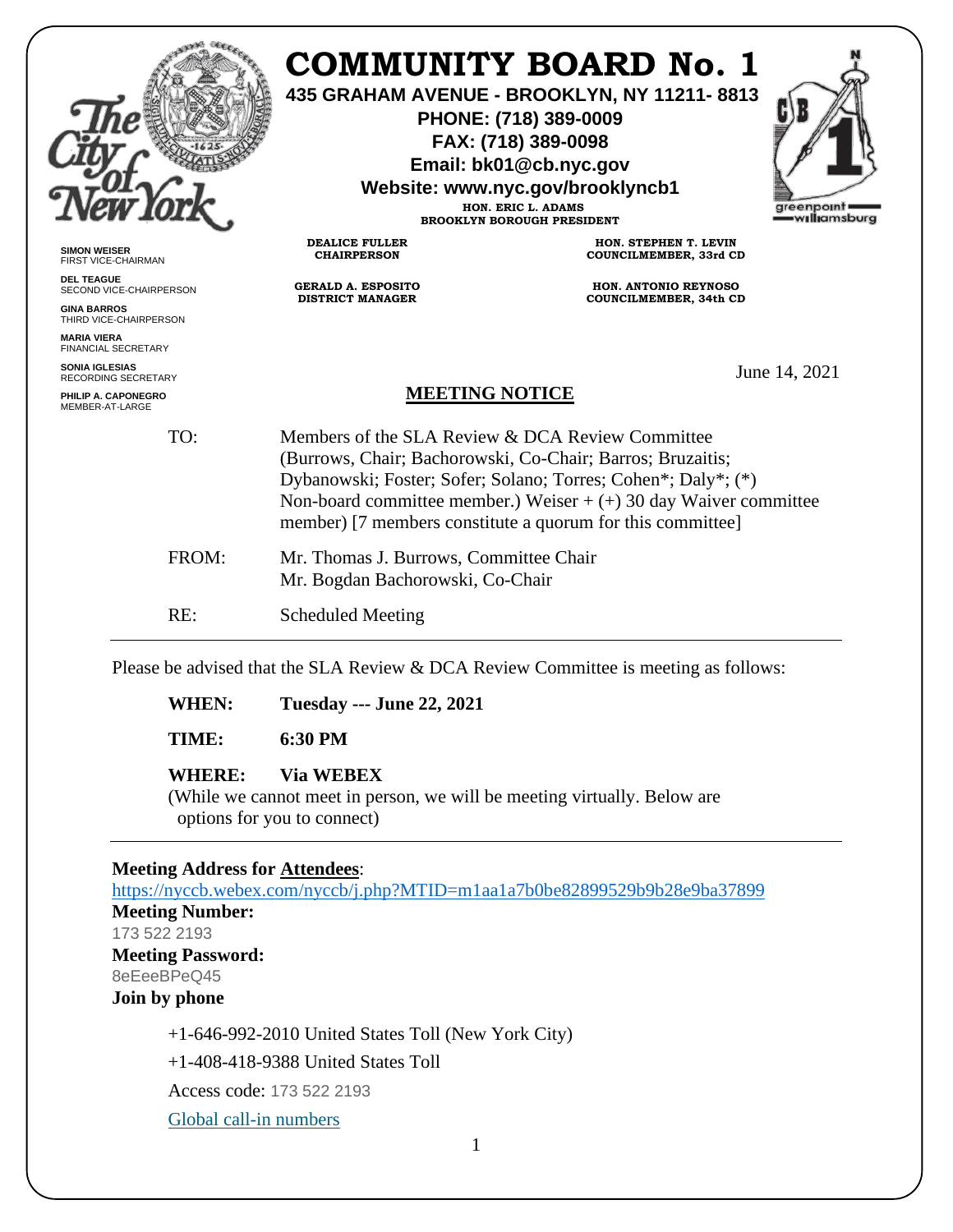## **AGENDA**

# **LIQUOR LICENSE APPLICATIONS**

### **NEW**

- 1. Antek Restaurant Inc., dba Le Fond, 105 Norman Avenue, (Corporate Change, wine, beer, cider, rest, bar)
- 2. Brooklyn DT LLC, 66 Greenpoint, (New, liquor, wine, beer, cider, bar, tavern)
- 3. Chuy's Cantina Inc. dba TBD, 366 Union Avenue, (New, liquor, wine, beer, cider, rest)
- 4. Corp to be formed by Meghen Joye, dba Megs Ale House, 125 Bedford Avenue, (New, liquor, wine, beer, cider, rest, bar)
- 5. Edith's Eatery and Grocery/ Edith's Eatery LLC, dba Edith's Eatery and Grocery, 312 Leonard Street, (New liquor, wine, beer, cider, rest)
- 6. Eleva Coffee GPL LLC, 21 Commercial Street, (New, liquor, wine, beer, cider, bar, tavern)
- 7. Hot Metal Soup LLC, dba TBD, 318 Graham Avenue, (New, liquor, wine, beer, cider, rest)
- 8. Justin Ahiyon, 90 Wythe LLC, 47 Berry Street, (New Liquor, wine, beer, cider, bar, tavern)
- 9. LFGPIzza LLC, dba TBD, 305 Bedford Avenue, (New, wine, beer, cider, rest)
- 10. Masquerade Brooklyn I LLC, dba Masquerade, 351 Broadway, (New, liquor, wine, beer, cider, rest)
- 11. Republic Bar and Lounge Inc., dba Republic Restaurant Bar and Lounge, 470 Driggs Avenue (New, wine, beer, cider, rest)
- 12. Rossi's Lounge LLC, 25 Broadway, (New, liquor, wine, beer, cider, bar, tavern)
- 13. Taqueria Ramirez LLC, 94 Franklin Street, (New, beer, cider, rest)
- 14. Trench Town Rock Corporation, dba Trench Town, 134 Metropolitan Avenue, (New, liquor, wine, beer, cider, rest)

# **RENEWAL**

- 1. 76 Ainslie OPCO LLC, dba Ainslie, 76 Ainslie Street, (Renewal, liquor, wine, beer, cider, rest)
- 2. 120 Seconds LLC, dba Temkins, 155 Greenpoint Avenue, (Renewal, Liquor, wine, beer, cider, bar/tavern
- 3. 123 Gpoint LLC, dba Kaskade, 123 Greenpoint Avenue, (Renewal, liquor, wine, beer, cider, rest)
- 4. 170 Bedford Restaurant LLC, dba The Meatball Shop,170 Bedford Avenue, (Renewal, liquor, wine, beer, cider, rest)
- 5. ADMA LLC, dba Torst, 615 Manhattan Avenue, (Renewal, liquor, wine, beer, cider, rest)
- 6. Blue Water Hospitality LLC, dba Bar UNI, 674 Manhattan Avenue, (Renewal, liquor, wine, beer, cider, rest bar)
- 7. Bromaco Inc, dba Aurora, 70 Grand Street, (Renewal, Liquor, wine, beer, cider, rest)
- 8. BrooklynBaca LLC, dba Best Pizza, 33 Havemeyer Street, (Renewal, wine, beer, cider)
- 9. Davis and Devore Group LLC, dba Teddy's Bar & Grill, 96 Berry Street, (Renewal, liquor, wine, beer, cider, rest)
- 10. Double Deep LLC, dba Black Flamingo, 168 Borinquen Place- Store S5, (Renewal, liquor, wine, beer, cider, rest)
- 11. Ela Taverna NYC LLC, dba Ela Taverna, 98 Berry Street, (Renewal, liquor, wine,beer, cider, rest)